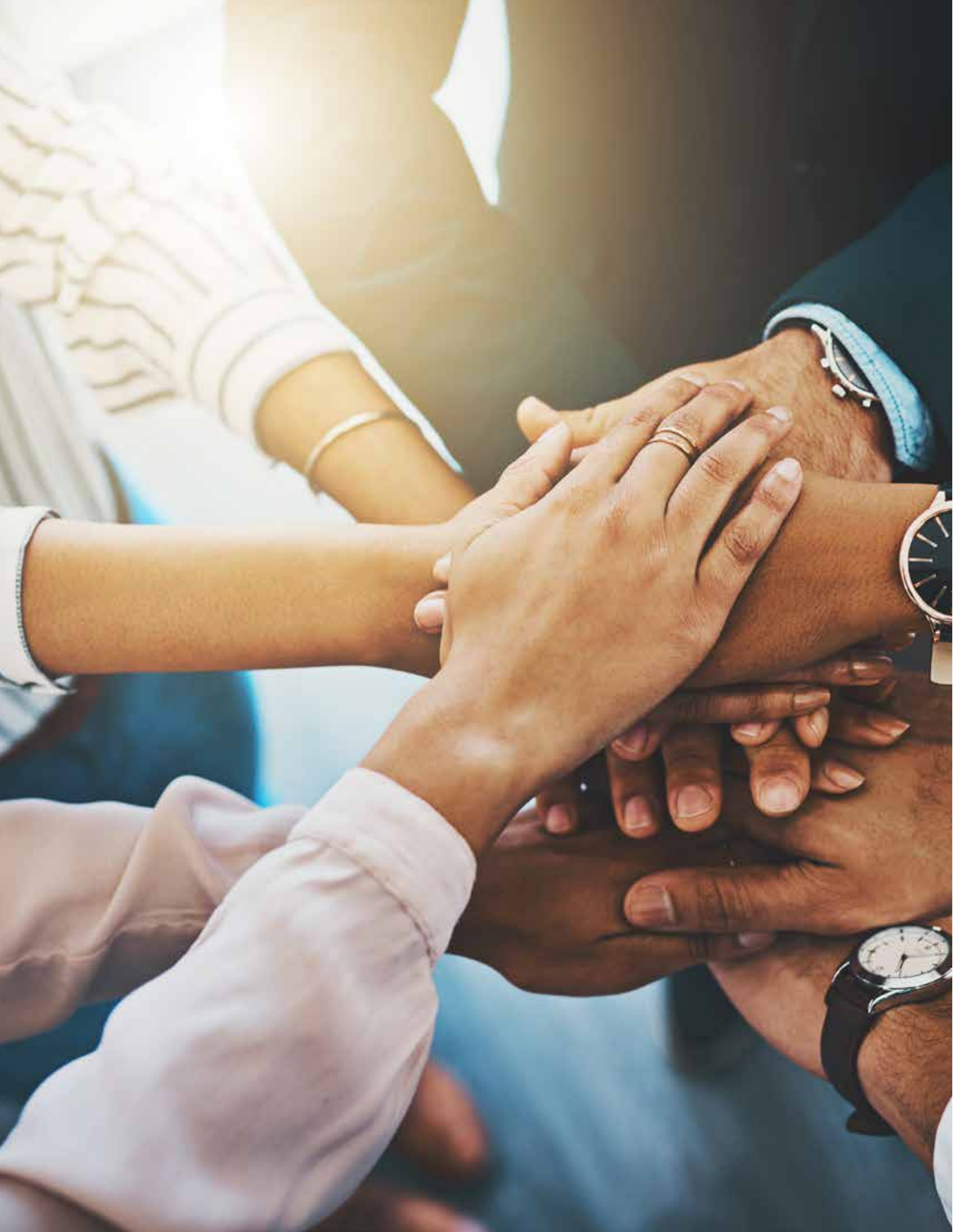## DIVERSITY, EQUITY, INCLUSION, AND ACCESSIBILITY

Diversity, equity, inclusion, and accessibility (DEIA) are fundamental aspects of the work at the FDIC. Our ability to meet our mission of preserving and promoting public confidence in the U.S. financial system requires that we understand the increasingly diverse U.S. population. Establishing and maintaining an equitable, inclusive, and accessible workplace that is as diverse as the communities we serve helps us to effectively respond to the needs of those who participate in the banking system.

The Office of Minority and Women Inclusion (OMWI) supports this commitment by ensuring equal employment opportunity and evaluating and addressing issues related to the racial, ethnic, and gender diversity of the FDIC workforce. OMWI, through its outreach efforts, works to ensure the fair inclusion and utilization of minority- and women-owned businesses (MWOBs), law firms (MWOLFs), and investors in contracting and investment opportunities. OMWI is also responsible for assessing the diversity policies and practices of FDIC-regulated financial institutions.

## Workforce Diversity and Workplace Inclusion and Accessibility at the FDIC

The FDIC published a new Diversity, Equity, and Inclusion (DEI) Strategic Plan for 2021-23. This plan outlines strategies to promote workforce and workplace inclusion and sustainability of diversity and inclusion efforts. The plan also calls for the FDIC's Divisions and Offices to establish their own DEIA operational plans, cascading the corporate goals throughout the agency.

In 2021, the FDIC also implemented several new initiatives to increase DEIA throughout the agency, including by establishing:

 **A DEIA FDIC Performance Goal.** The FDIC implemented a new corporate performance goal that encompasses promoting DEIA in our workforce and business operations.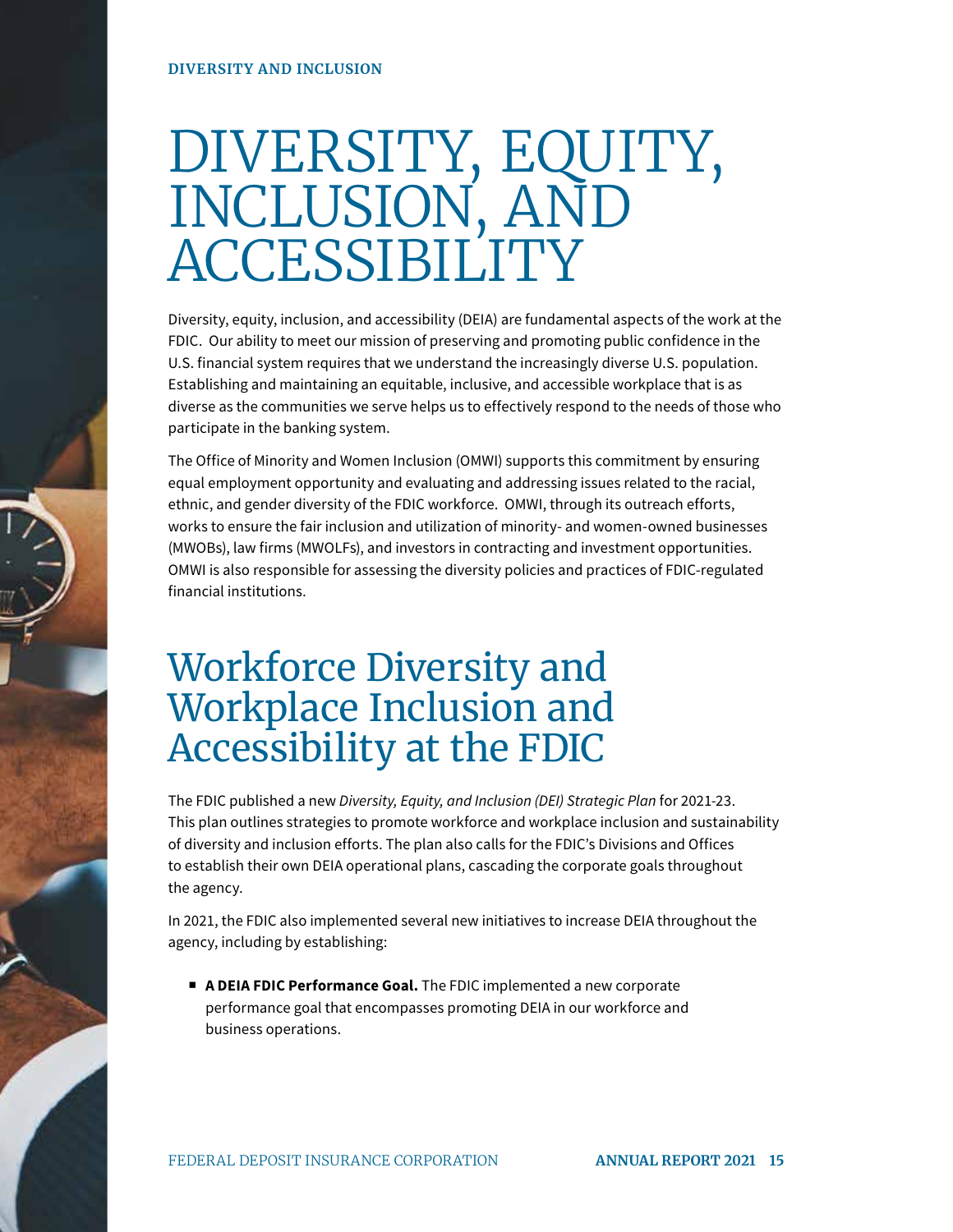- **Enhanced Recruitment Initiatives.** The FDIC participated in various activities with the White House Initiative on Advancing Educational Equity, Excellence and Economic Opportunity for Historically Black Colleges and Universities (HBCUs) and the White House Initiative on Advancing Educational Equity, Excellence, and Economic Opportunity for Hispanics to develop and cultivate stronger relationships that will ultimately expand our talent pool.
- **New Leadership Development Programs.** The FDIC launched two new leadership development programs, which are designed to develop the next generation of leaders with a corporate-succession management focus to increase DEIA in the FDIC's leadership.
- **"Celebrating our Uniqueness" National Listening Tour.** All FDIC employees were invited to share their life experiences and discuss how these perspectives impact them in the workplace. The sessions focused on: Rural Communities, LGBTQ+, Economically Disadvantaged, First Generation Professionals, Persons with Disabilities, Veterans, Generations in the Workforce, Religious Beliefs, and Caregivers.
- **First Generation (FirstGen) Professionals Program.** The FDIC developed and implemented a FirstGen initiative to support first generation professionals in the workplace.
- **Barrier Analysis.** To improve our ability to recruit, retain, and develop employees, the FDIC engaged an independent consultant to help us identify and develop strategies to address any potential barriers to our DEIA success.
- **Pay Adjustment Review.** As a result of a pay equity review in 2020, the FDIC implemented a new system for setting incoming employees' pay. Related to the implementation of the new pay system, current employees were afforded the opportunity to request a pay adjustment review to ensure that they are paid in accordance with the principles underlying the new pay-setting system.
- **Equal Access for People with Disabilities.** The FDIC hosted a series of educational events as part of a Mission Accessible campaign. The campaign promoted awareness of the need for equal access to information for people with disabilities.

As a result of past and current efforts, we continue to make progress to achieve our DEIA goals. At the end of 2021, minorities represent 32 percent of the permanent workforce and women account for more than 44 percent. Individuals with disabilities account for 14 percent of the workforce, above the 12 percent federal benchmark. Further, the FDIC has increased diversity across leadership: minorities hold 25 percent of the management-level positions at the FDIC, and women hold 41 percent. Almost 13 percent of new FDIC hires in fiscal year 2021 were veterans. As a result, we increased onboard representation of veterans, including veterans with disabilities.

Despite these gains, we know there is much more to do, and we remain committed to achieving all of the goals outlined in our DEI Strategic Plan.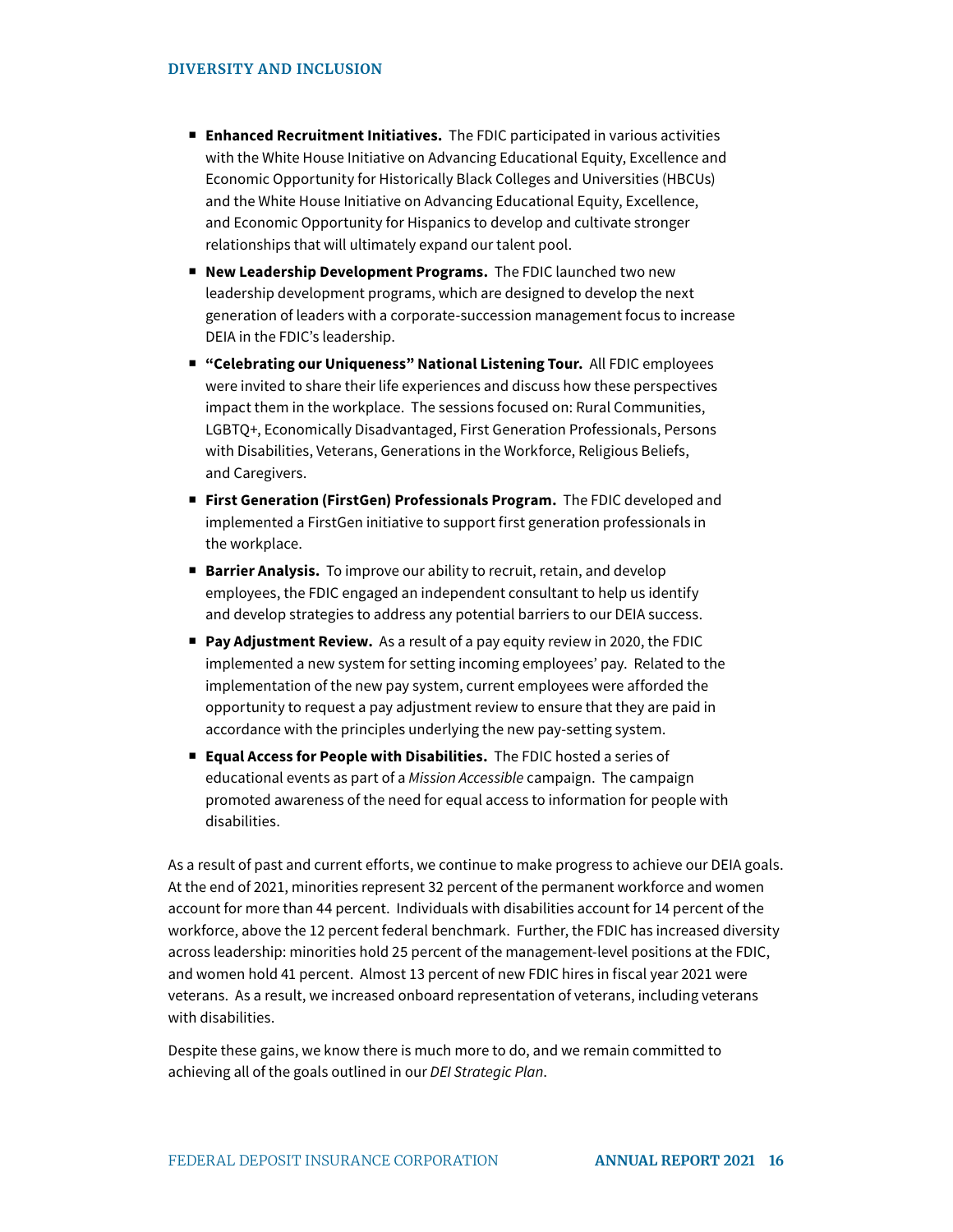#### ACHIEVING FDIC WORKFORCE DEIA GOALS IN 2021

**Minorities represent 32%** 

 **Women account for more than 44%** 

**Individuals with disabilities account for 14%** 

**Almost 13% of new FDIC hires in fiscal year 2021 were veterans, including veterans with disabilities.** 

**FDIC has increased diversity across leadership: minorities hold 25 percent of the management-level positions at the FDIC, and women hold 41 percent.** 

### Minority- and Women-Owned Business Outreach

Due to COVID-19, many of the events the FDIC typically attends to engage with MWOBs were cancelled or postponed in 2021. Instead, the FDIC participated in virtual procurement outreach events and attended webinars to connect with MWOBs. The FDIC also targeted diverse publications and utilized social media platforms to market its own virtual procurement events. Additionally, the FDIC uses its website to raise and improve public awareness about the agency's procurement process and initiatives.

The FDIC's staff also served as panelists and participated in 10 procurement events, including events hosted by the U.S. Pan Asian American Chamber of Commerce and the U.S. Women's Chamber of Commerce. At these events, the FDIC's staff provided essential education and information about procurement opportunities at the FDIC, and responded to inquiries about business opportunities for MWOBs, strategies for connecting with other MWOBs and prime contractors for potential teaming and subcontracting opportunities, and challenges MWOBs face in the contracting process.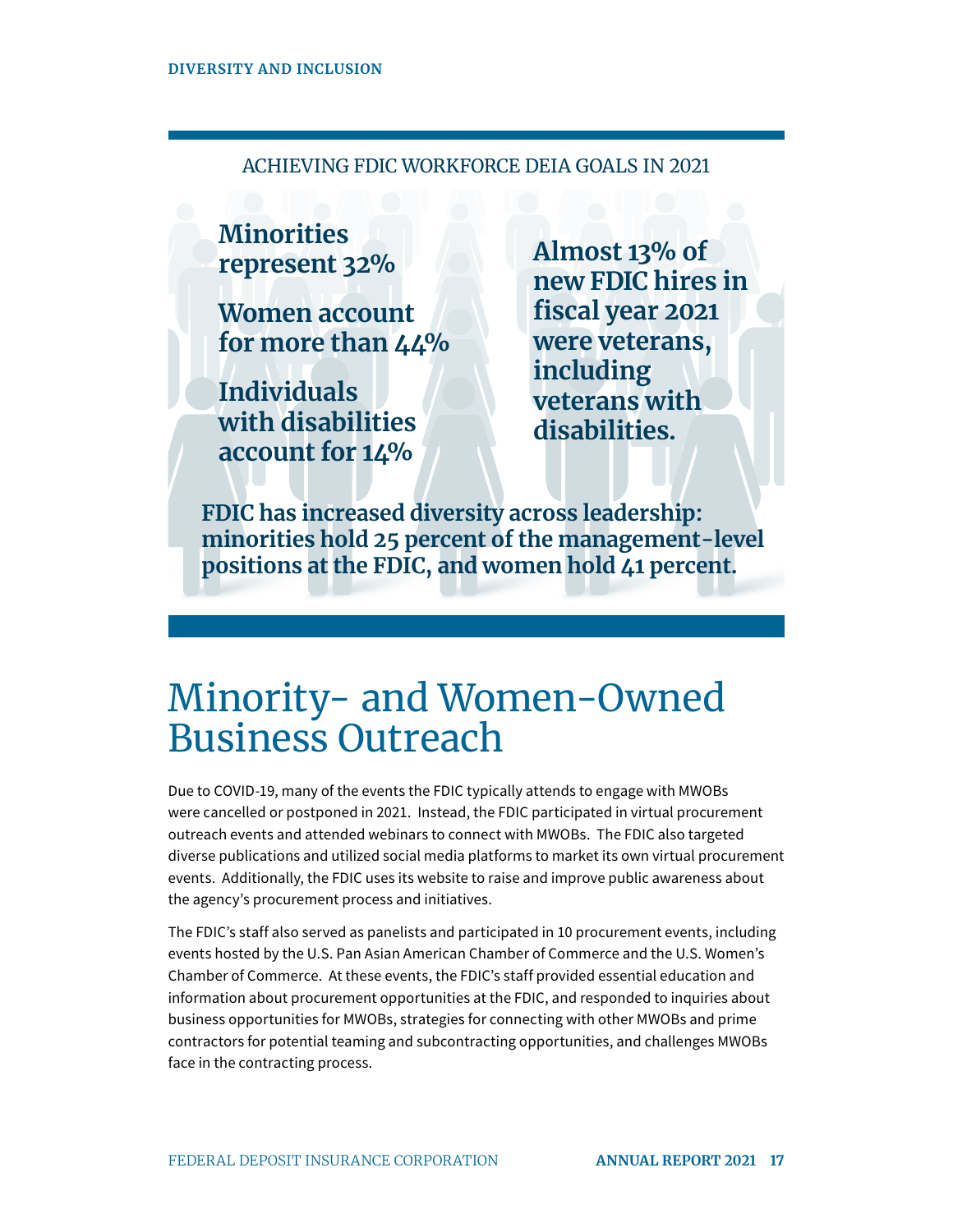The FDIC also hosted three Pitch Day sessions and two free virtual Technical Assistance Events. The Pitch Day events allowed MWOBs to market their business capabilities to the FDIC for potential agency contracting opportunities. OMWI also worked with the FDIC's Acquisition Services Branch to host a series of virtual events that highlighted resources to enhance networking connections and best practices. These efforts better positioned

companies for potential partnerships. acquisition business model.

These events also allowed for sharing **In 2021, the FDIC** firsthand knowledge for responding to the FDIC's request for proposals, **paid \$130.0 million** and included recommendations on **of its total contract** their added-value to the proposal. **payments (27 percent)** Additionally, FDIC demonstrated a mock session of the four phases of **to MWOBs, under**  the contracting process to enhance **226 MWOB contracts.** the firms' understanding of our

In 2021, the FDIC awarded 135 contracts (33 percent) to MWOBs out of a total of 404 issued. The FDIC awarded contracts with a combined value of \$845.5 million in 2021, of which 49 percent (\$416.4 million) was awarded to MWOBs. By comparison, in 2020, 117 of 409 contracts (29 percent) and \$90.0 million of \$426.7 million (21 percent) was awarded to MWOBs. In 2021, the FDIC paid \$130.0 million of its total contract payments (27 percent) to MWOBs, under 226 MWOB contracts.

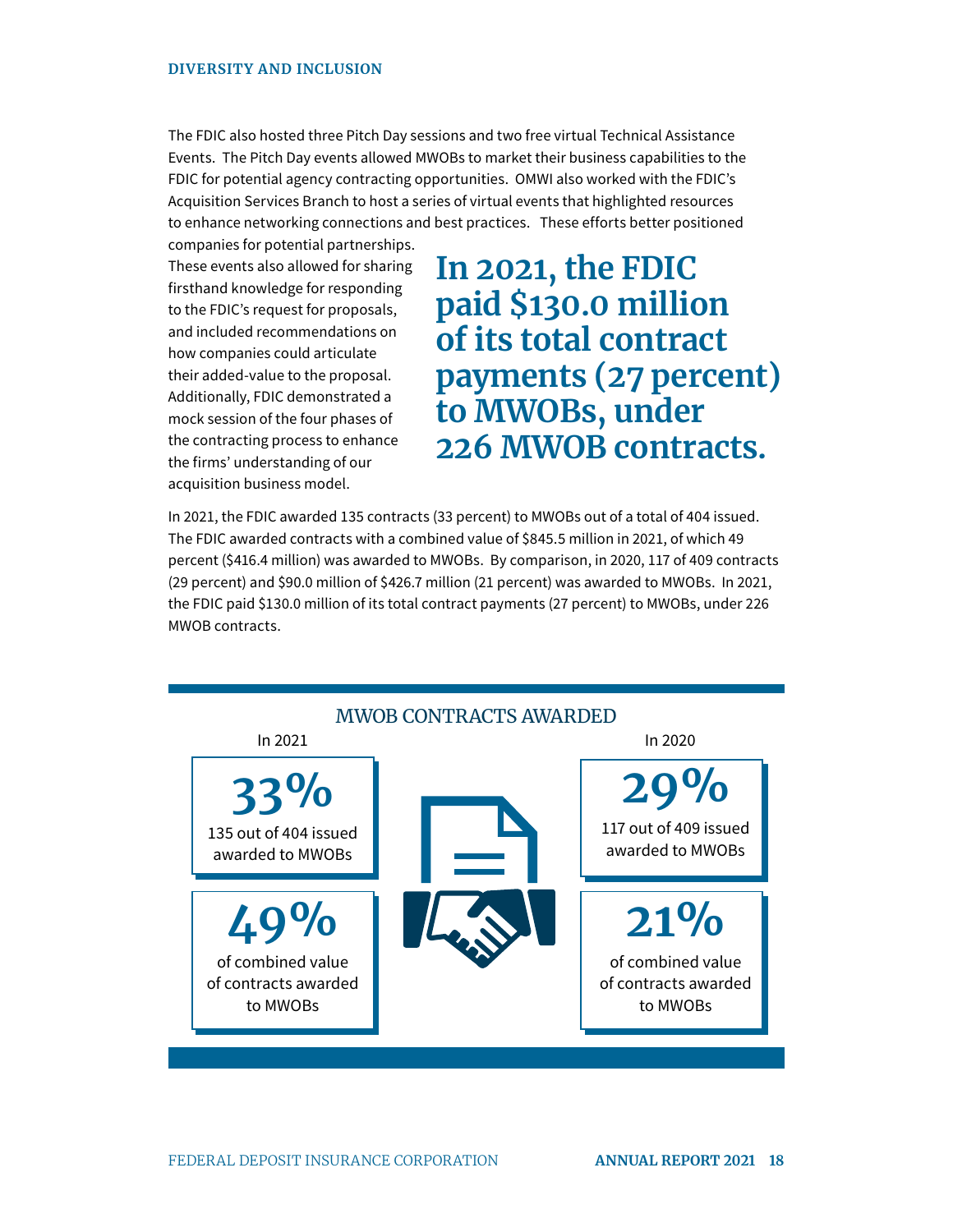## Minority- and Women-Owned Law Firm Outreach

The Legal Division's outside contracting outreach faced two major challenges in 2021—the continued decline in the need for outside counsel services and the COVID-19 pandemic. Notwithstanding the decline in bank resolution activity, the FDIC paid \$385,000 in legal fees to MWOLFs and paid \$3.2 million to diverse attorneys in 2021. Taken together, the FDIC paid \$3.56 million to MWOLFs and diverse attorneys out of a total of \$19.56 million spent on outside counsel services, for an aggregate 18 percent diversity and inclusion participation rate in outside legal contracting in 2021. The FDIC made 11 referrals to MWOLFs, which accounted for 29 percent of all legal referrals.

The Legal Division undertook several efforts in 2021 in order to offset the impact of the COVID-19 pandemic on legal contracting outreach. First, the Legal Division continued a legal contracting advertising campaign for its supplier diversity program in a well-regarded group of diversity-related publications. In addition, the Legal Division organized regular virtual meetings with current diverse legal services providers (DLSPs) on the FDIC List of Counsel Available (LCA) in order to maintain relationships with firms that are currently working with the Corporation. Lastly, the Legal Division, in cooperation with OMWI, created the Legal Division Virtual Pitch Day. This virtual event provided DLSPs a platform to present their firm's legal expertise to FDIC in-house attorneys. The FDIC Legal Division participated in seven minority bar association conferences and three stakeholder events, all of which were virtual programs. This included the Legal Division's participation in a National Association of Minority and Women Owned Law Firms (NAMWOLF) webinar about opportunities to perform work for failed bank receiverships. Each of the events provided vital networking opportunities, allowing the FDIC to maintain a seamless outreach experience and engagement with our stakeholders.

In 2021, the Legal Division partnered with NAMWOLF to interview and recruit 14 new MWOLFs in various geographic areas in the event of an increase in bank resolution activities, and increased the percentage of MWOLFs on the LCA from 30 percent to 40 percent. This step will ensure an equitable competition for all available legal contracting opportunities, and the Legal Division will continue to foster relationships between DLSPs and FDIC in-house counsel.

## Financial Institution Diversity

Financial Institution Diversity (FID) is a program for assessing the diversity policies and practices of FDIC-regulated financial institutions. Financial institutions are encouraged to conduct a self-assessment annually, and share results with OMWI. In 2021, the FDIC released an automated Form 2710/05, Diversity Self-Assessment of FDIC Regulated Financial Institutions, which was designed to make the completion of the assessment more user-friendly and secure for financial institutions.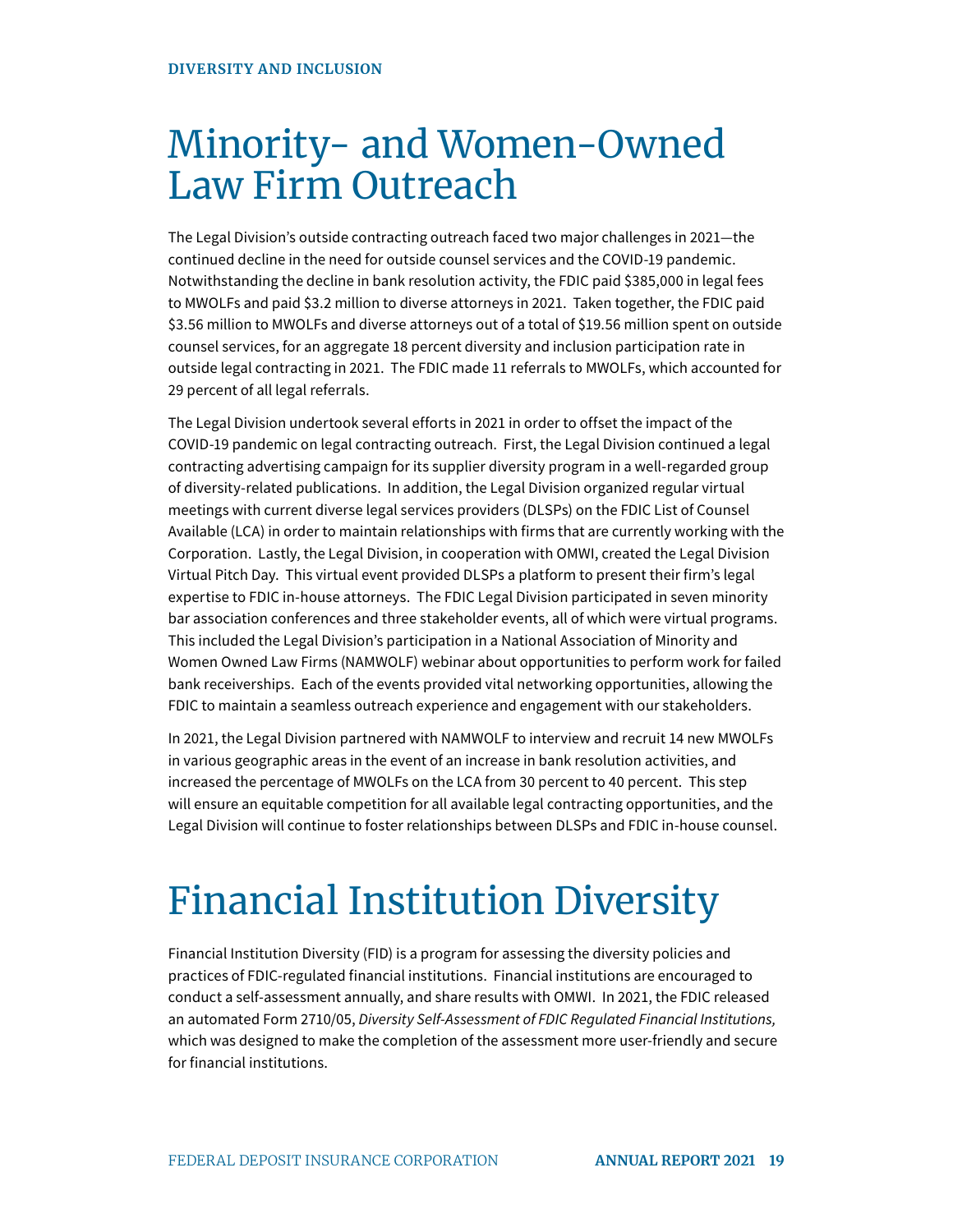The FDIC received 148 self-assessments from 773 regulated institutions having 100<br>or more employees for the 2020 reporting<br>period, representing 19 percent of all REGULATED INSTITUTIONS regulated institutions.

Analysis of the self-assessment data allows OMWI to identify exemplary practices that financial institutions have implemented as part of their workforce recruitment, supplier diversity procurement, and training practices.

# **Institutions** Activities

Regulated institutions **19.%**  Minority **773** 19% **Depository** having 100 or more 148 Self-Assements

The preservation and promotion of MDIs remains a long-standing, top priority for the FDIC. The FDIC's research study, Minority Depository Institutions: Structure, Performance, and Social Impact, published in 2019, found that MDIs have played a vital role in providing mortgage credit, small business lending, and other banking services to minority and low- and moderateincome (LMI) communities. MDIs are anchor institutions in their communities and play a key role in building a more inclusive financial system.

In 2021, significant new sources of private and public funding became available to support FDIC-insured MDIs and Community Development Financial Institutions (CDFIs), collectively known as "mission-driven banks." This includes up to \$9 billion in funding from Treasury through the Emergency Capital Investment Program, as well as \$3 billion in new grant funding for CDFIs, including \$1.2 billion set aside for minority lending institutions. The FDIC initiated additional capital support for MDIs and CDFIs through the standup of the Mission-Driven Bank Fund (discussed below).

During 2021, the FDIC pursued several strategies to support MDIs. These included increasing engagement and representation, facilitating partnerships to provide new capital and other tools and resources, updating policies, and promoting the MDI sector through advocacy, as well as by providing outreach, technical assistance, and education and training for MDIs.

#### **ENGAGEMENT AND REPRESENTATION**

The FDIC's MDI Subcommittee of the Advisory Committee on Community Banking (CBAC) held three virtual meetings in 2021. The subcommittee is comprised of nine MDI executives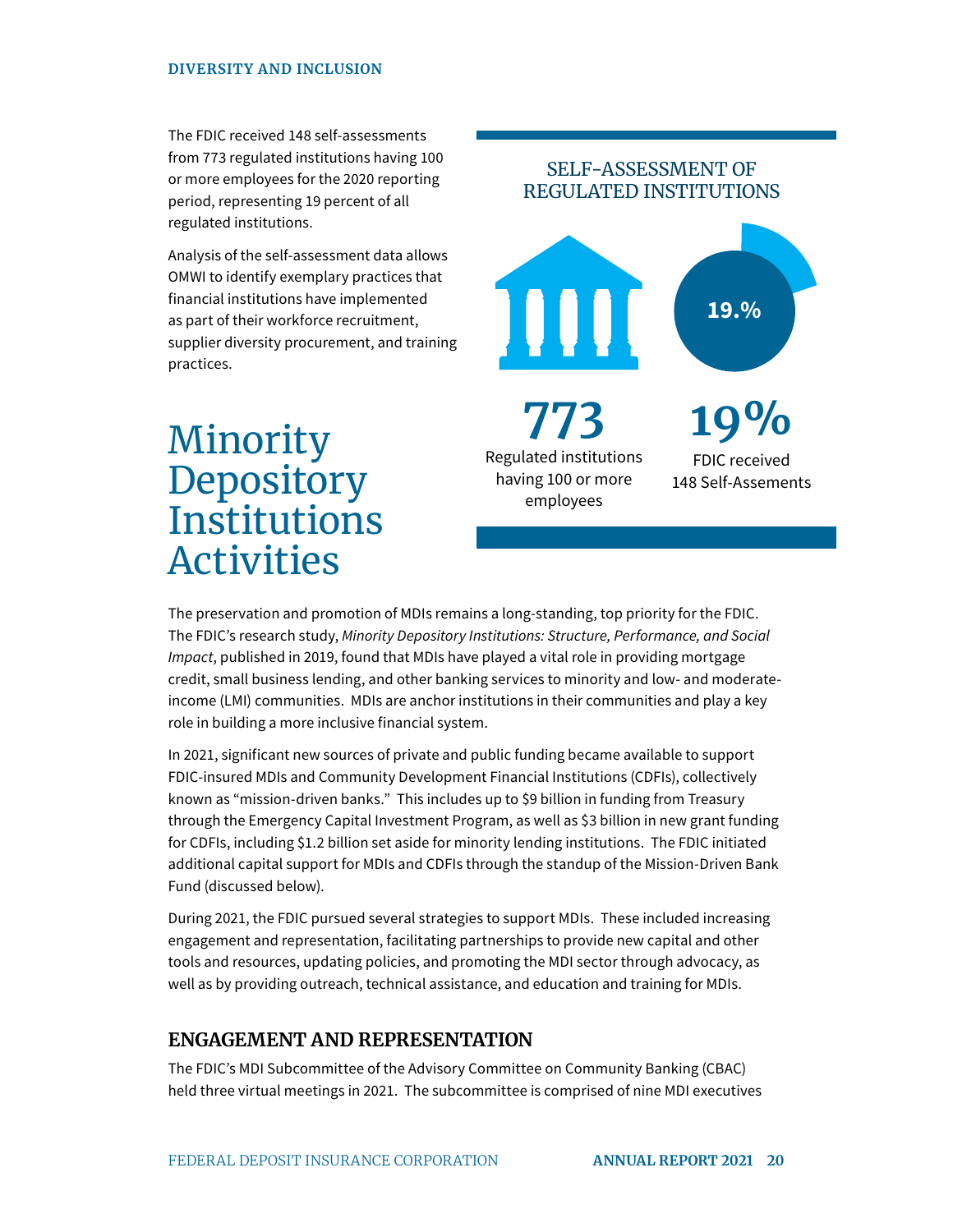representing all types of MDIs and provides a venue for minority bankers to discuss key issues, share feedback on program initiatives, and showcase MDI best practices.

In addition, representatives from three MDIs serve on the 18-member CBAC to further bring MDI perspectives and issues to the table. During 2021, the FDIC also engaged in deeper relationships with mission-driven bank trade groups to facilitate effective implementation of some of the new resources becoming available to mission-driven banks.

In November 2021, the FDIC created a new permanent organization, the Office of Minority and Community Development Banking, to support the agency's ongoing strategic and direct engagement with MDIs and CDFIs. The new office will advise the Chairman and other senior leaders on FDIC activities that support mission-driven banks. It will also engage with these institutions to promote financial inclusion; encourage development and investments in LMI communities; and support FDIC-insured MDIs, CDFIs, and other financial institutions that serve LMI communities. The new office will, among other things, partner with government and private-sector organizations to build capacity in the mission-driven banking sector; expand FDIC research on mission-driven banks; develop strategies to encourage the creation of new MDIs and CDFIs; provide technical assistance that supports innovation and technology solutions for mission-driven banks; and promote partnerships between mission-driven banks, other financial institutions, and the private sector.

#### **PARTNERSHIPS**

In September 2021, the FDIC launched the Mission-Driven Bank Fund, a collaborative investment framework to drive capital investment and other funding to FDIC-insured MDIs and CDFIs that support LMI, minority, and rural communities. This new capital investment vehicle was designed to help these institutions build size, scale, and capacity, which, in turn, would allow them to:

- Provide affordable financial products and services to individuals and businesses;
- Stimulate economic and community development; and
- Build opportunity and prosperity.

The fund is a unique publicprivate partnership with the FDIC creating the design, mission orientation, and founding documents. As anchor investors, Microsoft and Truist Financial Corporation will lead the investment fund. In addition, Discovery, Inc. joined as a founding investor in the fund, bringing the combined initial commitment to \$120 Launched by the FDIC.

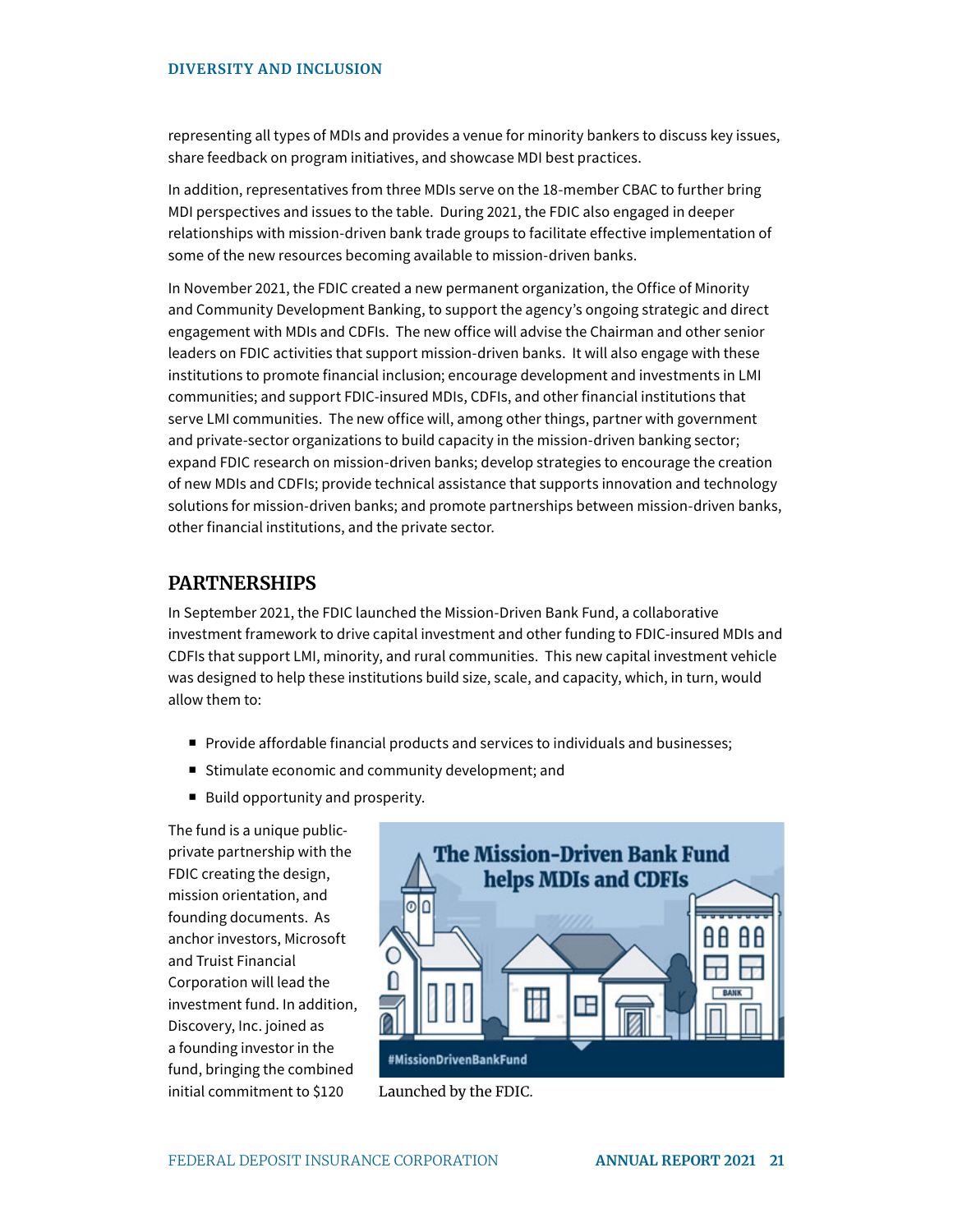million, with additional investments expected. An independent fund manager will be hired to underwrite investments and manage the fund, with oversight from an advisory council comprised of community and business leaders and other stakeholders. The FDIC will retain an advisory role to support the fund's mission focus, but will not contribute capital to, manage, or be involved in the fund manager selection process or investment decisions of the fund.

The FDIC also partnered with Treasury and the Community Development Financial Institutions Fund (CDFI Fund) to support new sources of funding made available to MDIs and CDFIs. For example, the FDIC developed a Capital Estimator Tool for mission-driven banks and a Regulatory Capital Guide. These offerings enabled mission-driven banks to approximate the impact of additional capital on regulatory capital ratios through various "what-if" scenarios and inform decisions on the types of capital they sought. The FDIC also co-sponsored an interagency webinar to demonstrate use of the tool and guide. In addition, the FDIC cosponsored a webinar with the CDFI Fund and MDI and CDFI trade groups to enable institutions to learn about the benefits of CDFI designation, especially given new grant funding for minority lending institutions.

#### **POLICIES**

In June 2021, the FDIC's Board of Directors updated and strengthened its Statement of Policy Regarding Minority Depository Institutions. The revised policy includes updates responsive to the public notice-and-comment process conducted in the fourth quarter of 2020. The policy statement reflects the agency's enduring commitment to fulfilling the five statutory goals to preserve and promote MDIs and outlines the framework for the MDI program across the FDIC. Key changes include emphasis on engagement with MDIs, enhanced technical assistance, and a description of how examiners apply examination standards to the unique business models of MDIs.

In 2021, agency staff also developed training modules that will be launched in 2022 to train examiners and other staff supporting the MDI program.

#### **ADVOCACY**

It is important to promote the visibility of MDIs, to tell their stories, and showcase the important role they play in their communities. In 2021, the FDIC began planning a 2022 relaunch of its initiative to record and publish videos of MDI executives sharing their institutions' "origin stories," highlighting the reasons their institutions were formed, and describing how they have served their communities over time. In addition, senior agency leaders emphasized the significance of mission-driven banks in numerous external speaking engagements and through posts on a number of FDIC social media channels and websites.

#### **OUTREACH, TECHNICAL ASSISTANCE, AND EDUCATION**

The FDIC co-sponsored the biennial interagency Minority Depository Institution and CDFI Bank Conference in September 2021, along with the OCC and Federal Reserve. The conference, Navigating the Economy with Resilience and Reinvention, featured the agency principals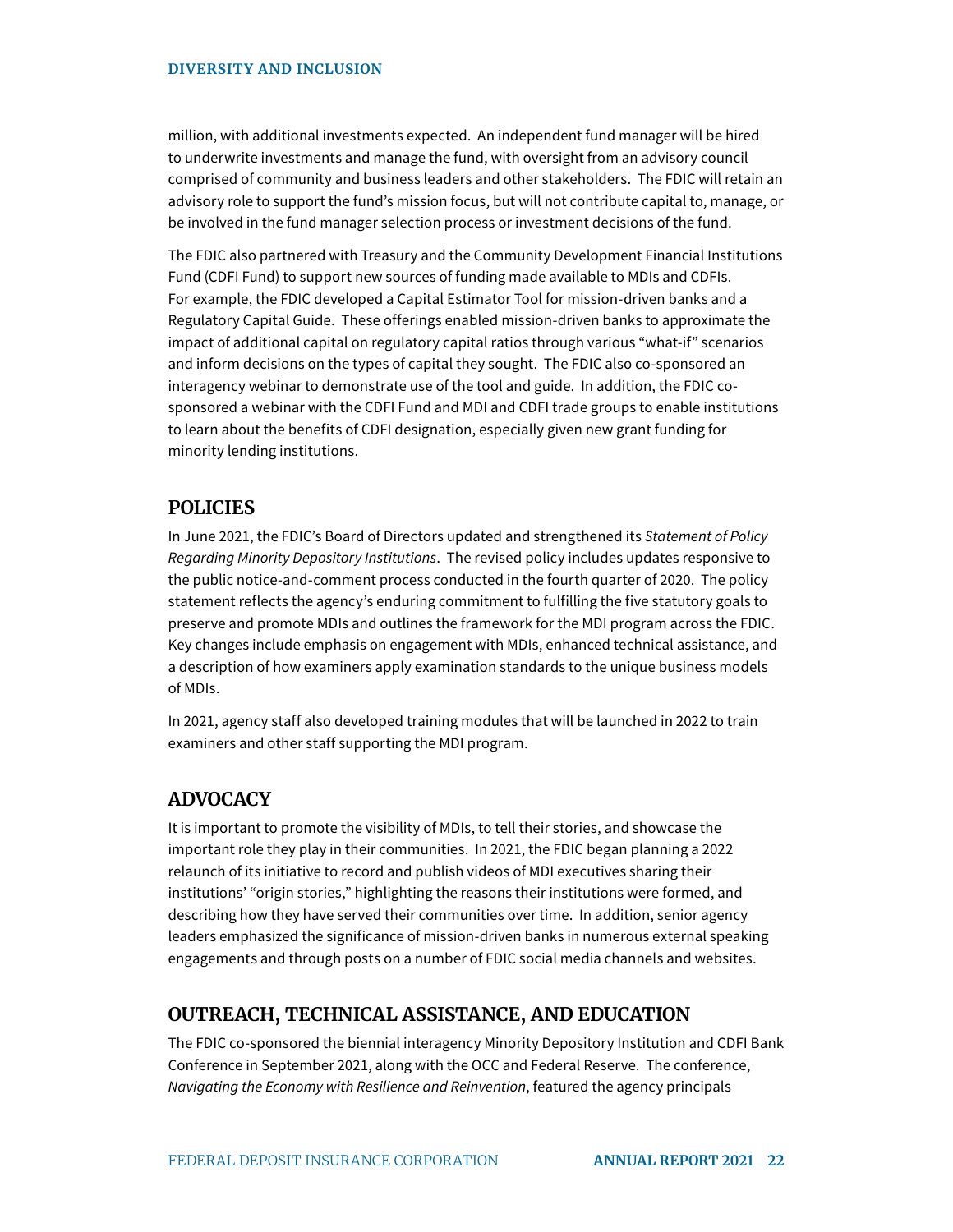discussing their initiatives to support mission-driven banks, panels led by MDI and CDFI CEOs sharing their perspectives, and senior agency leaders discussing current supervisory and policy issues. The conference also highlighted key points for building business relationships with corporate America, MDIs, and CDFIs; sessions on economic inclusion, innovation, and fintech; and breakout sessions during which bankers could speak with their primary federal supervisor.

During the year, the FDIC also continuously pursued efforts to improve communication and interaction with MDIs and to respond to the concerns of minority bankers. The agency maintains active outreach with MDI trade groups and offers to arrange annual meetings between FDIC regional management and each MDI's Board of Directors to discuss issues of interest. The FDIC conducts an annual survey to obtain feedback from MDIs and to help assess the effectiveness of the MDI program.

At the conclusion of each examination of an MDI supervised by the FDIC, the staff is available to return to the institution to provide technical assistance by reviewing areas of concern or topics of interest to the institution. The purpose of return visits is to assist management in understanding and implementing examination recommendations, not to identify new problems.

Through its public website [\(www.fdic.gov\)](http://www.fdic.gov), the FDIC invites inquiries and provides contact information for any MDI to request technical assistance at any time.

In 2021, the FDIC provided 137 individual technical assistance sessions on approximately 29 risk management, consumer compliance, and resolution topics, including:

- Accounting,
- Applications for branch openings and closures,
- Bank Secrecy Act (BSA) and Anti-Money Laundering (AML),
- Community Reinvestment Act (CRA),
- Compliance management,
- Corporate planning,
- Current Expected Credit Losses (CECL) accounting methodology,
- $\blacksquare$  Funding and liquidity,
- Information technology risk management and cybersecurity,
- Internal audit, and
- Loan modifications and Troubled Debt Restructuring.

The FDIC also held outreach, training, and educational programs for MDIs through conference calls and regional banker roundtables. In 2021, topics of discussion for these sessions included many of those listed above, as well as strategic and management succession planning, FDIC economic inclusion initiatives, emerging risks and areas of concern, IT vendor management, and innovation and emerging technology.